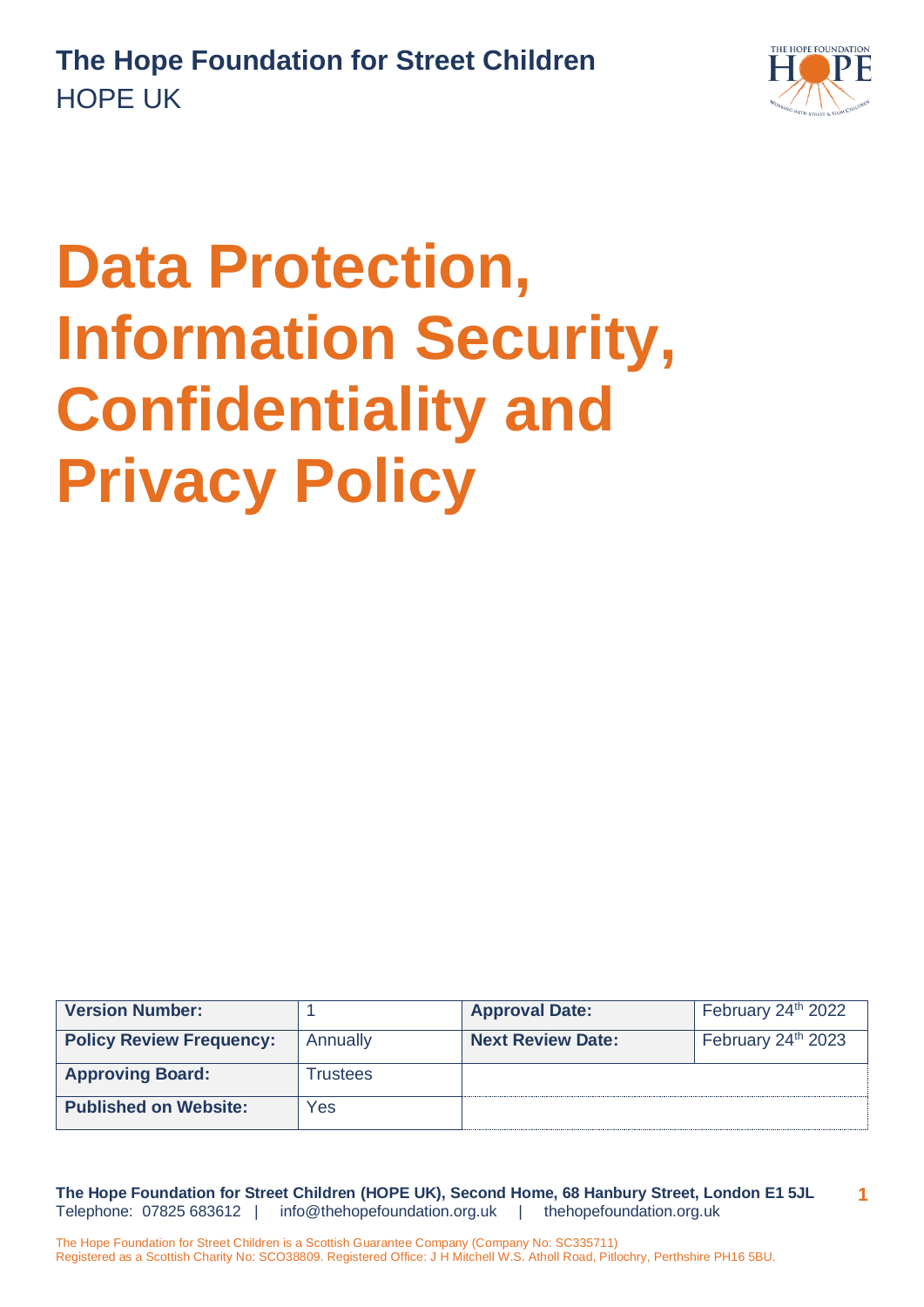

## **Table of Contents**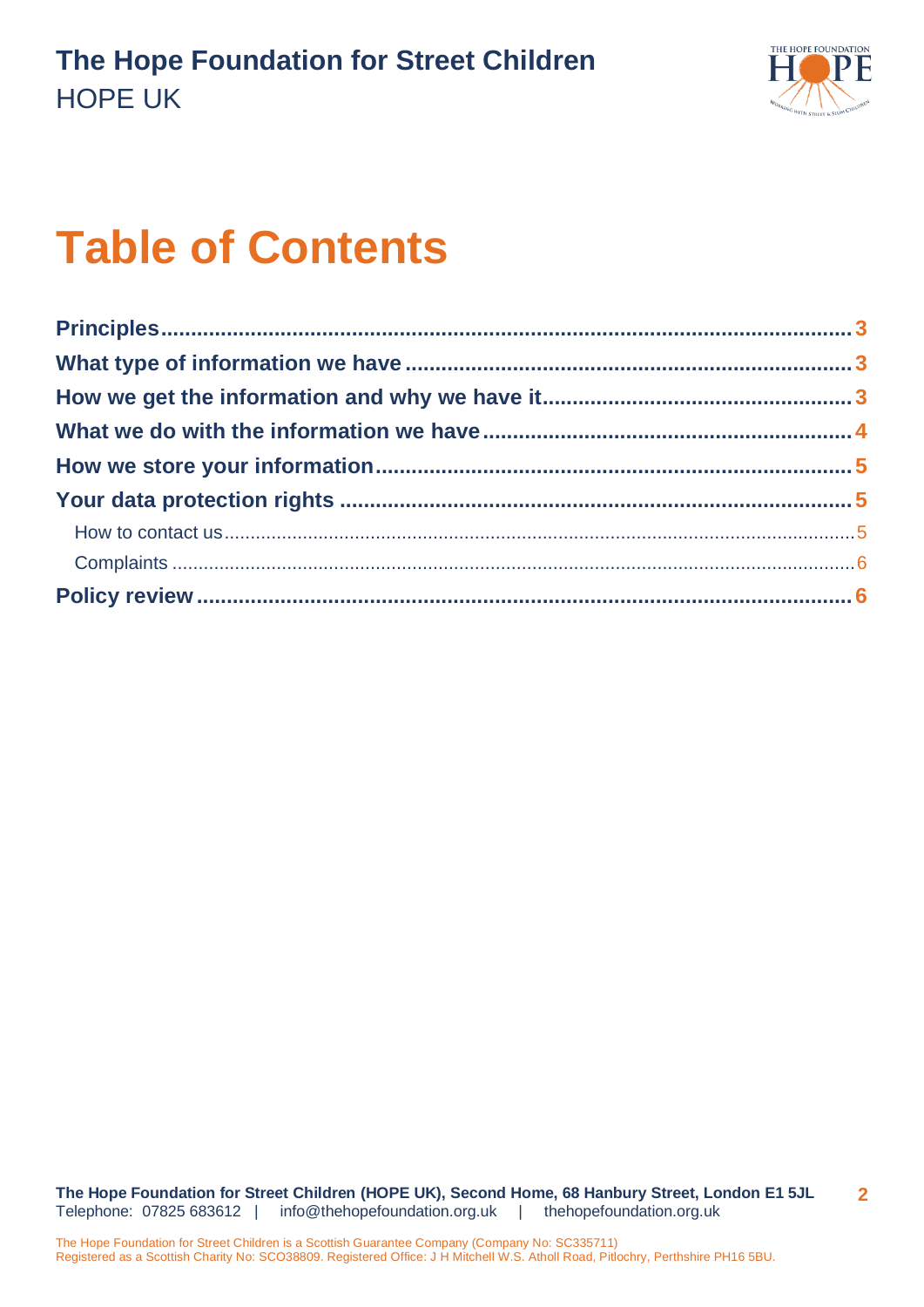

### <span id="page-2-0"></span>**Principles**

We recognise and respect the confidentiality of personal data and information shared with us, the privacy of those who provide it, the need to use, process and store personal data in secure ways, on a lawful basis, complying with GDPR (The General Data Protection Regulation) and to follow guidance provided by the ICO (Information Commissioner's Office).

This policy statement covers data protection, information security, confidentiality and privacy.

#### <span id="page-2-1"></span>**What type of information we have**

We collect and hold the following types of personal information, including personal identifiers, contacts and characteristics including:

- email addresses
- employee data
- **location**
- online identifiers including IP addresses and social media handles
- postal address
- telephone numbers
- volunteer profiles, CVs or work history, skills and volunteering related interest and availability
- website user statistics
- whether you are a taxpayer and authorise us to claim Gift Aid
- marketing interests (events, volunteering, campaigns)

If you use your credit or debit card to donate or make payment to us, we will use a specialist payment processor. We will also ensure that card details are handled securely under Payment Card Industry (PCI) Data Security Standards. We do not store your credit or debit card details after completion of a transaction and all card details and validation codes are securely destroyed once the payment or donation has been processed.

#### <span id="page-2-2"></span>**How we get the information and why we have it**

Most of the personal information we process is provided to us directly by you. Our lawful bases under UK GDPR for collecting personal information are:

- consent (e.g. to send you marketing material)
- contract (e.g. to fulfil a purchase from our online shop)
- legal obligation (e.g. to hold Gift Aid data for HMRC)
- legitimate interests (e.g. administering events)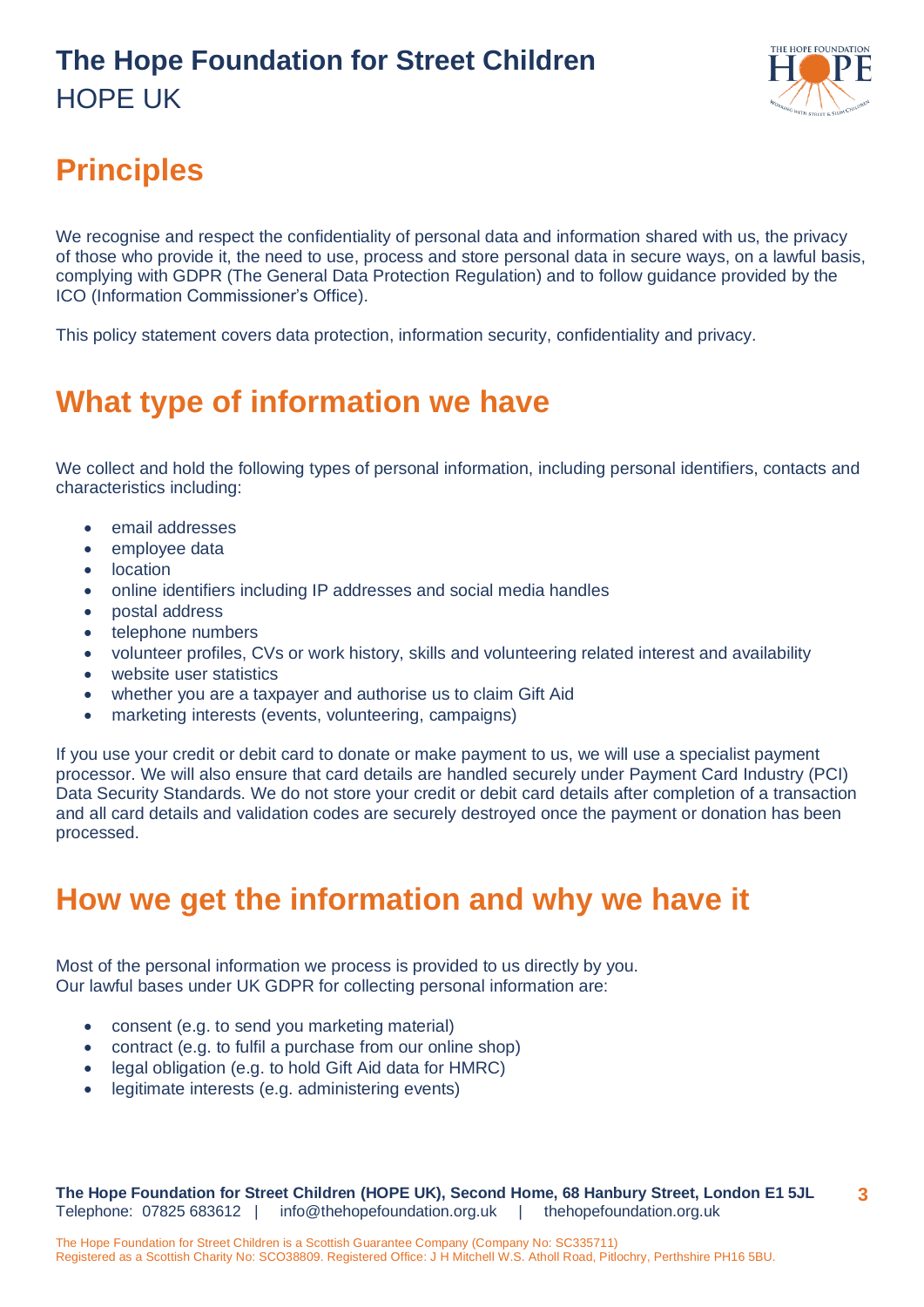<span id="page-3-0"></span>

You have the right and are able to remove your consent at any time. Our contact details are:

**Telephone:** 07825 683612 **Email:** [info@thehopefoundation.org.uk](mailto:info@thehopefoundation.org.uk) **Letter:** The Hope Foundation for Street Children, Second Home, 68 Hanbury Street, London, E1 5JL

#### **What we do with the information we have**

We use the information that you have given us for purposes including the following:

- to provide you with the services or information about our work, activities, events, projects, programmes and volunteering that you have requested
- to process donations that we may receive from you
- to process orders from our online shop or provide after sales service
- for administration purposes, including contacting you about your donations, sponsorships or event attendances
- for internal management purposes, such as record keeping of enquires, feedback or complaints where collecting or holding your personal information is required by law
- other specific purposes that you may agree to from time to time

In the course of our operations we engage a number of third-party service providers, or data processors, to process personal data on our behalf. In each case, a formal, written contract is in place with the processor, outlining their obligations in relation to the personal data, the specific purpose or purposes for which they are engaged, and the understanding that they will process the data as instructed by us and in compliance with GDPR.

These data processors currently include:

- **Beacon**
- Mailchimp
- Stripe
- Global Payments (formally Realex Payments)
- JustGiving
- TotalGiving
- Benevity
- CAF (Charities Aid Foundation)
- PayPal
- **Amazon Smile**
- <span id="page-3-1"></span>• Easy Fundraising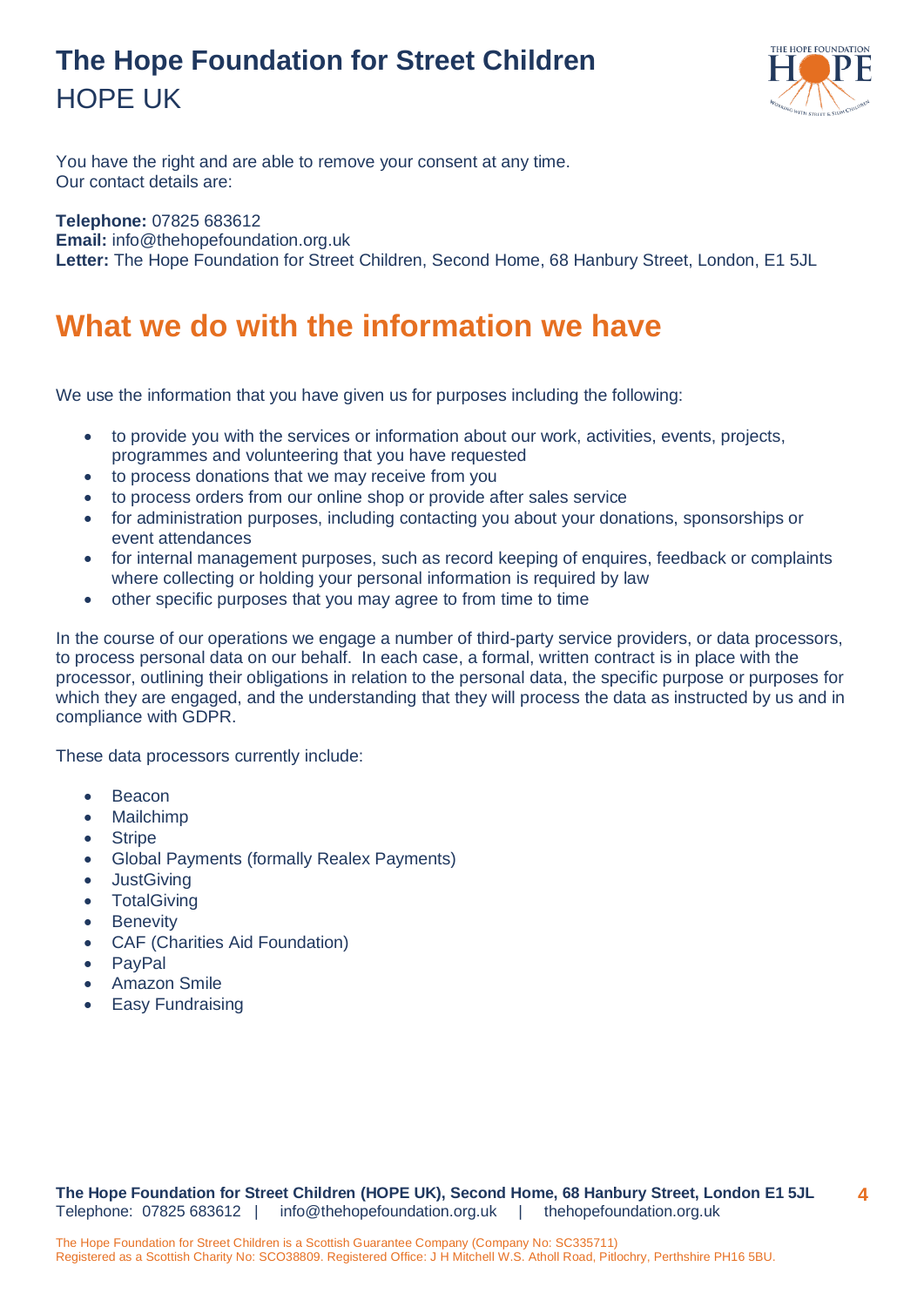

#### **How we store your information**

Your information is securely stored in Beacon CRM and on Microsoft Teams. We keep your personal information only for as long as we need it for the purposes set out in this policy. Personal information we no longer need is securely archived.

#### <span id="page-4-0"></span>**Your data protection rights**

Under data protection law you have rights including:

- your right of access you can ask us for copies of your personal information
- your right to rectification you can ask us to rectify information you think is inaccurate and ask us to complete any information you think is incomplete
- your right to erasure you can ask us to erase your personal information in certain circumstances
- your right to restriction of processing you can ask us to restrict the processing of information in certain circumstances
- your right to object to processing you can object to the processing of your data in certain circumstances
- your right to data portability you can ask that we transfer the information you have given us to another organisation, or to you, in certain circumstances
- you are not required to pay any charge for exercising your rights. If you make a request we have one month to respond to you. You can exercise your stat protection rights by ticking certain boxes on the forms we use to collect your personal data. You can also exercise the rights at any time by contacting us at info@thehopefoundation.org.uk
- our site may, from time to time, contain links to and from the websites of related Hope Foundation companies - if you follow a link to any of these websites, please note that these websites have their own privacy policies and that we do not accept any responsibility or liability for these policies, so please check these policies before you submit any personal data to these websites.

#### <span id="page-4-1"></span>How to contact us

Questions and comments about this policy are welcome:

**Telephone:** 07825 683612 **Email:** [info@thehopefoundation.org.uk](mailto:info@thehopefoundation.org.uk) **Letter:** The Hope Foundation for Street Children, Second Home, 68 Hanbury Street, London, E1 5JL

**The Hope Foundation for Street Children (HOPE UK), Second Home, 68 Hanbury Street, London E1 5JL** Telephone: 07825 683612 | [info@thehopefoundation.org.uk](mailto:info@thehopefoundation.org.uk) | thehopefoundation.org.uk **5**